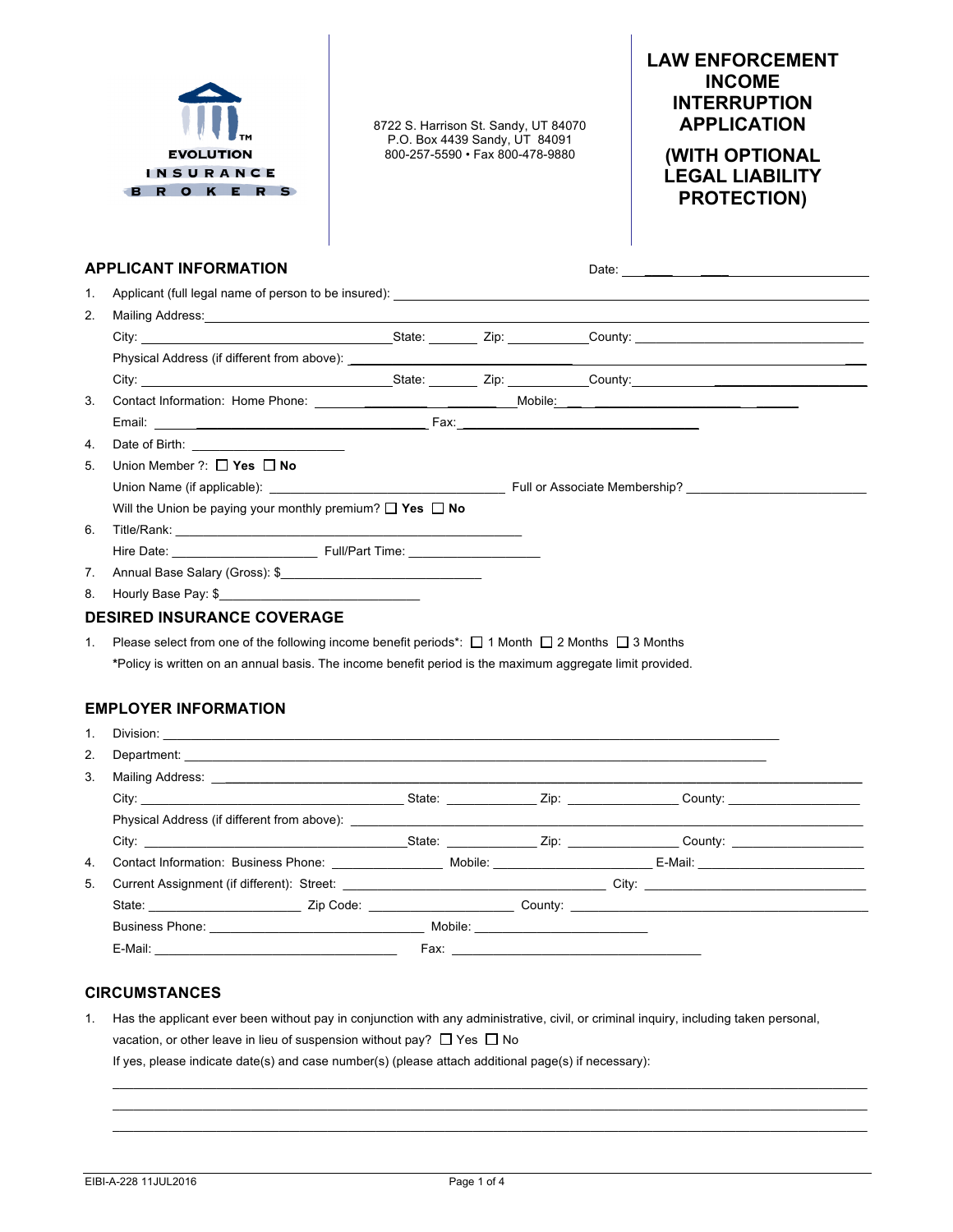| 2. Is the Applicant currently under investigation in conjunction with any administrative, civil, or criminal inquiry involving on-duty or off-duty |
|----------------------------------------------------------------------------------------------------------------------------------------------------|
| activities? $\Box$ Yes $\Box$ No                                                                                                                   |

 $\mathcal{L}_\mathcal{L} = \mathcal{L}_\mathcal{L} = \mathcal{L}_\mathcal{L} = \mathcal{L}_\mathcal{L} = \mathcal{L}_\mathcal{L} = \mathcal{L}_\mathcal{L} = \mathcal{L}_\mathcal{L} = \mathcal{L}_\mathcal{L} = \mathcal{L}_\mathcal{L} = \mathcal{L}_\mathcal{L} = \mathcal{L}_\mathcal{L} = \mathcal{L}_\mathcal{L} = \mathcal{L}_\mathcal{L} = \mathcal{L}_\mathcal{L} = \mathcal{L}_\mathcal{L} = \mathcal{L}_\mathcal{L} = \mathcal{L}_\mathcal{L}$  $\mathcal{L}_\mathcal{L} = \mathcal{L}_\mathcal{L} = \mathcal{L}_\mathcal{L} = \mathcal{L}_\mathcal{L} = \mathcal{L}_\mathcal{L} = \mathcal{L}_\mathcal{L} = \mathcal{L}_\mathcal{L} = \mathcal{L}_\mathcal{L} = \mathcal{L}_\mathcal{L} = \mathcal{L}_\mathcal{L} = \mathcal{L}_\mathcal{L} = \mathcal{L}_\mathcal{L} = \mathcal{L}_\mathcal{L} = \mathcal{L}_\mathcal{L} = \mathcal{L}_\mathcal{L} = \mathcal{L}_\mathcal{L} = \mathcal{L}_\mathcal{L}$ \_\_\_\_\_\_\_\_\_\_\_\_\_\_\_\_\_\_\_\_\_\_\_\_\_\_\_\_\_\_\_\_\_\_\_\_\_\_\_\_\_\_\_\_\_\_\_\_\_\_\_\_\_\_\_\_\_\_\_\_\_\_\_\_\_\_\_\_\_\_\_\_\_\_\_\_\_\_\_\_\_\_\_\_\_\_\_\_\_\_\_\_\_\_\_\_\_\_\_\_\_\_\_\_\_\_\_\_\_

|  |  | If yes, please indicate date(s) and case number(s) (please attached additional page(s) if necessary): |  |
|--|--|-------------------------------------------------------------------------------------------------------|--|
|  |  |                                                                                                       |  |

3. Is the Applicant aware of any current circumstances which might lead to an administrative, civil, or criminal inquiry resulting in suspension or termination?  $\Box$  Yes  $\Box$  No

 $\_$  ,  $\_$  ,  $\_$  ,  $\_$  ,  $\_$  ,  $\_$  ,  $\_$  ,  $\_$  ,  $\_$  ,  $\_$  ,  $\_$  ,  $\_$  ,  $\_$  ,  $\_$  ,  $\_$  ,  $\_$  ,  $\_$  ,  $\_$  ,  $\_$  ,  $\_$  ,  $\_$  ,  $\_$  ,  $\_$  ,  $\_$  ,  $\_$  ,  $\_$  ,  $\_$  ,  $\_$  ,  $\_$  ,  $\_$  ,  $\_$  ,  $\_$  ,  $\_$  ,  $\_$  ,  $\_$  ,  $\_$  ,  $\_$  ,  $\mathcal{L}_\mathcal{L} = \mathcal{L}_\mathcal{L} = \mathcal{L}_\mathcal{L} = \mathcal{L}_\mathcal{L} = \mathcal{L}_\mathcal{L} = \mathcal{L}_\mathcal{L} = \mathcal{L}_\mathcal{L} = \mathcal{L}_\mathcal{L} = \mathcal{L}_\mathcal{L} = \mathcal{L}_\mathcal{L} = \mathcal{L}_\mathcal{L} = \mathcal{L}_\mathcal{L} = \mathcal{L}_\mathcal{L} = \mathcal{L}_\mathcal{L} = \mathcal{L}_\mathcal{L} = \mathcal{L}_\mathcal{L} = \mathcal{L}_\mathcal{L}$  $\bot$  , and the set of the set of the set of the set of the set of the set of the set of the set of the set of the set of the set of the set of the set of the set of the set of the set of the set of the set of the set of t

If yes, please explain (attached additional page(s) if necessary).

- 4. Has the applicant ever been:
	- 1) Terminated from law enforcement?  $\Box$  Yes  $\Box$  No
	- 2) Demoted so that applicant was either temporarily or permanently placed on a lower pay step or a lower paying position that resulted in lower base pay?  $\Box$  Yes  $\Box$  No

 $\_$  ,  $\_$  ,  $\_$  ,  $\_$  ,  $\_$  ,  $\_$  ,  $\_$  ,  $\_$  ,  $\_$  ,  $\_$  ,  $\_$  ,  $\_$  ,  $\_$  ,  $\_$  ,  $\_$  ,  $\_$  ,  $\_$  ,  $\_$  ,  $\_$  ,  $\_$  ,  $\_$  ,  $\_$  ,  $\_$  ,  $\_$  ,  $\_$  ,  $\_$  ,  $\_$  ,  $\_$  ,  $\_$  ,  $\_$  ,  $\_$  ,  $\_$  ,  $\_$  ,  $\_$  ,  $\_$  ,  $\_$  ,  $\_$  , \_\_\_\_\_\_\_\_\_\_\_\_\_\_\_\_\_\_\_\_\_\_\_\_\_\_\_\_\_\_\_\_\_\_\_\_\_\_\_\_\_\_\_\_\_\_\_\_\_\_\_\_\_\_\_\_\_\_\_\_\_\_\_\_\_\_\_\_\_\_\_\_\_\_\_\_\_\_\_\_\_\_\_\_\_\_\_\_\_\_\_\_\_\_\_\_\_\_\_\_\_\_\_\_\_\_\_\_\_  $\mathcal{L}_\mathcal{L} = \mathcal{L}_\mathcal{L} = \mathcal{L}_\mathcal{L} = \mathcal{L}_\mathcal{L} = \mathcal{L}_\mathcal{L} = \mathcal{L}_\mathcal{L} = \mathcal{L}_\mathcal{L} = \mathcal{L}_\mathcal{L} = \mathcal{L}_\mathcal{L} = \mathcal{L}_\mathcal{L} = \mathcal{L}_\mathcal{L} = \mathcal{L}_\mathcal{L} = \mathcal{L}_\mathcal{L} = \mathcal{L}_\mathcal{L} = \mathcal{L}_\mathcal{L} = \mathcal{L}_\mathcal{L} = \mathcal{L}_\mathcal{L}$ 

If yes to any of the above, were you sworn or non-sworn?:

If yes to any of the above, please explain (attach additional page(s) if necessary):

#### **OPTIONAL LEGAL LIABILITY COVERAGE**

**Would you like coverage for Criminal Legal Protection?** □ Yes □ No

#### **Would you like coverage for Civil Legal Protection?**  $\Box$  Yes  $\Box$  No

If yes to either of the above, additional premium will apply, please answer the following questions:

| 1. Do you have any prior arrests? □ Yes □ No |  |  |  |  |  |
|----------------------------------------------|--|--|--|--|--|
|----------------------------------------------|--|--|--|--|--|

| Is your case closed? $\Box$ Yes $\Box$ No                                                                                                                                                                                            |  |  |
|--------------------------------------------------------------------------------------------------------------------------------------------------------------------------------------------------------------------------------------|--|--|
|                                                                                                                                                                                                                                      |  |  |
| 2. Have you been convicted of a crime? □ Yes □ No                                                                                                                                                                                    |  |  |
|                                                                                                                                                                                                                                      |  |  |
| 3. Have you been charged with a crime? $\Box$ Yes $\Box$ No                                                                                                                                                                          |  |  |
| If yes, explain: <b>All and Street and Street and Street and Street and Street and Street and Street and Street and Street and Street and Street and Street and Street and Street and Street and Street and Street and Street an</b> |  |  |
| 4. Have you had any additional arrests? $\Box$ Yes $\Box$ No                                                                                                                                                                         |  |  |
|                                                                                                                                                                                                                                      |  |  |
|                                                                                                                                                                                                                                      |  |  |
| Explain Charge/Reason for arrest: <b>All any of the Community Community</b> Charge of the Community Charge of the Community Charge of the Community Charge of the Community Charge of the Community Charge of the Community Charge   |  |  |
|                                                                                                                                                                                                                                      |  |  |
| Is your case closed? $\Box$ Yes $\Box$ No                                                                                                                                                                                            |  |  |
|                                                                                                                                                                                                                                      |  |  |
| 5. Have you ever been involved in civil litigation/actions? $\Box$ Yes $\Box$ No                                                                                                                                                     |  |  |
|                                                                                                                                                                                                                                      |  |  |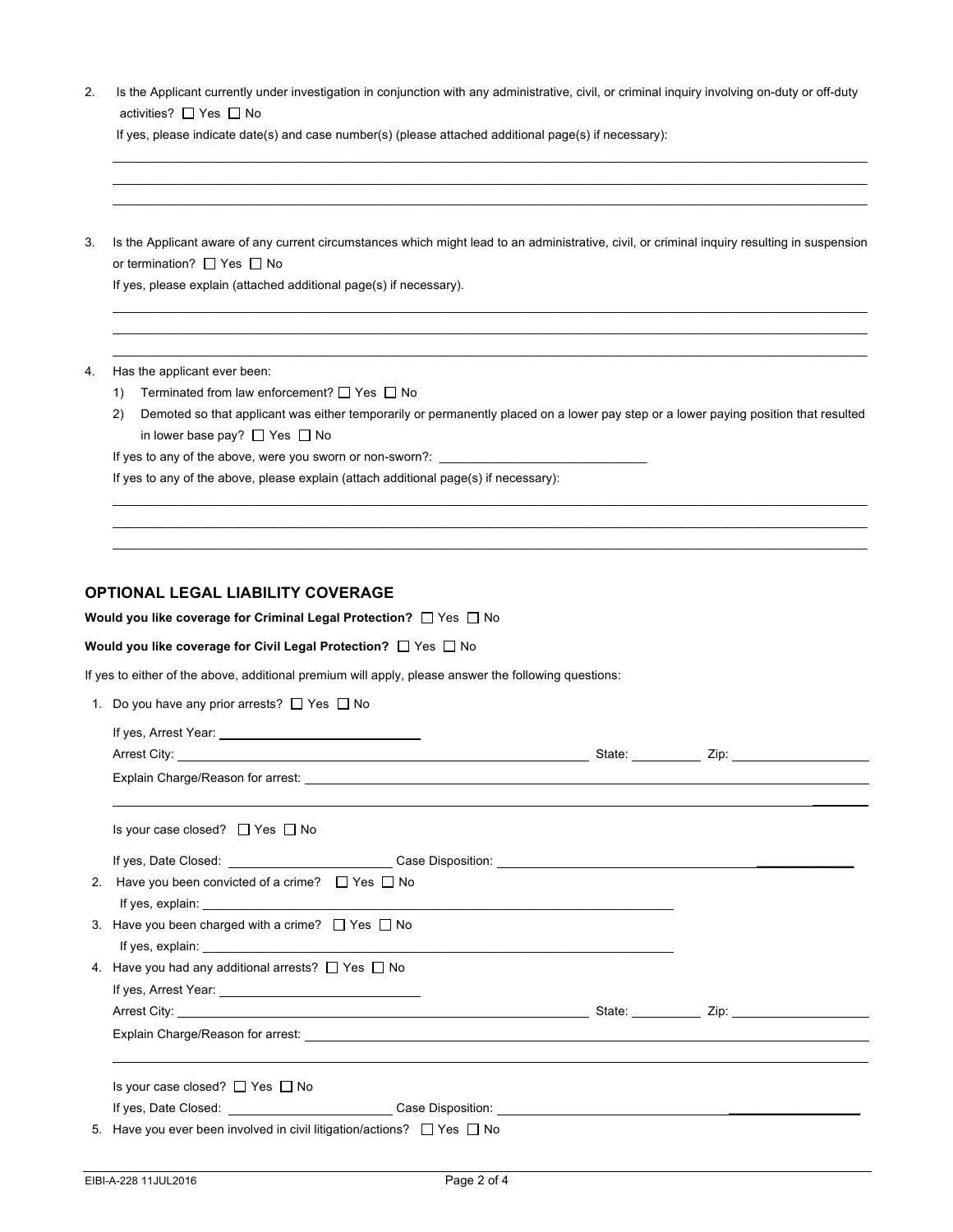If yes, please explain:

|                                                                    | oo, piouoo oxpiumi.                                                                                                                                                                                                                 |       |                                                                                                                                                                                                                                |                                                                                                      |  |  |  |  |
|--------------------------------------------------------------------|-------------------------------------------------------------------------------------------------------------------------------------------------------------------------------------------------------------------------------------|-------|--------------------------------------------------------------------------------------------------------------------------------------------------------------------------------------------------------------------------------|------------------------------------------------------------------------------------------------------|--|--|--|--|
|                                                                    | 6. Have you ever filed bankruptcy? $\Box$ Yes $\Box$ No                                                                                                                                                                             |       |                                                                                                                                                                                                                                |                                                                                                      |  |  |  |  |
|                                                                    |                                                                                                                                                                                                                                     |       | If yes, please explain: example and a series of the state of the state of the state of the state of the state of the state of the state of the state of the state of the state of the state of the state of the state of the s |                                                                                                      |  |  |  |  |
|                                                                    |                                                                                                                                                                                                                                     |       |                                                                                                                                                                                                                                |                                                                                                      |  |  |  |  |
|                                                                    | 7. Do you have a spouse? $\Box$ Yes $\Box$ No                                                                                                                                                                                       |       |                                                                                                                                                                                                                                |                                                                                                      |  |  |  |  |
|                                                                    |                                                                                                                                                                                                                                     |       |                                                                                                                                                                                                                                |                                                                                                      |  |  |  |  |
|                                                                    |                                                                                                                                                                                                                                     |       |                                                                                                                                                                                                                                |                                                                                                      |  |  |  |  |
|                                                                    |                                                                                                                                                                                                                                     |       |                                                                                                                                                                                                                                |                                                                                                      |  |  |  |  |
|                                                                    | Work Phone Number: View Management Contract Contract Contract Contract Contract Contract Contract Contract Contract Contract Contract Contract Contract Contract Contract Contract Contract Contract Contract Contract Contrac      |       |                                                                                                                                                                                                                                |                                                                                                      |  |  |  |  |
|                                                                    |                                                                                                                                                                                                                                     |       |                                                                                                                                                                                                                                |                                                                                                      |  |  |  |  |
|                                                                    |                                                                                                                                                                                                                                     |       |                                                                                                                                                                                                                                |                                                                                                      |  |  |  |  |
|                                                                    | 8. Do you have an Ex-Spouse? □ Yes □ No                                                                                                                                                                                             |       |                                                                                                                                                                                                                                |                                                                                                      |  |  |  |  |
|                                                                    |                                                                                                                                                                                                                                     |       |                                                                                                                                                                                                                                |                                                                                                      |  |  |  |  |
|                                                                    | 9. Do you have any children? □ Yes □ No                                                                                                                                                                                             |       |                                                                                                                                                                                                                                |                                                                                                      |  |  |  |  |
|                                                                    | If yes, please fill out the following:                                                                                                                                                                                              |       |                                                                                                                                                                                                                                |                                                                                                      |  |  |  |  |
|                                                                    | Name:                                                                                                                                                                                                                               | Ages: | School Attending:                                                                                                                                                                                                              | Contact Information:                                                                                 |  |  |  |  |
|                                                                    |                                                                                                                                                                                                                                     |       |                                                                                                                                                                                                                                |                                                                                                      |  |  |  |  |
|                                                                    |                                                                                                                                                                                                                                     |       |                                                                                                                                                                                                                                |                                                                                                      |  |  |  |  |
|                                                                    |                                                                                                                                                                                                                                     |       |                                                                                                                                                                                                                                |                                                                                                      |  |  |  |  |
|                                                                    |                                                                                                                                                                                                                                     |       |                                                                                                                                                                                                                                | <u> 1999 - Jan James James, francuski politik (d. 1989)</u>                                          |  |  |  |  |
|                                                                    |                                                                                                                                                                                                                                     |       |                                                                                                                                                                                                                                |                                                                                                      |  |  |  |  |
|                                                                    |                                                                                                                                                                                                                                     |       |                                                                                                                                                                                                                                |                                                                                                      |  |  |  |  |
|                                                                    |                                                                                                                                                                                                                                     |       |                                                                                                                                                                                                                                |                                                                                                      |  |  |  |  |
|                                                                    | 10. Do you currently owe back child support?                                                                                                                                                                                        |       | $\Box$ Yes $\Box$ No                                                                                                                                                                                                           |                                                                                                      |  |  |  |  |
|                                                                    | If yes, what is the amount owed? \$                                                                                                                                                                                                 |       |                                                                                                                                                                                                                                |                                                                                                      |  |  |  |  |
|                                                                    |                                                                                                                                                                                                                                     |       |                                                                                                                                                                                                                                |                                                                                                      |  |  |  |  |
| 11. Have you ever owed back child support?<br>$\Box$ Yes $\Box$ No |                                                                                                                                                                                                                                     |       |                                                                                                                                                                                                                                |                                                                                                      |  |  |  |  |
|                                                                    |                                                                                                                                                                                                                                     |       |                                                                                                                                                                                                                                |                                                                                                      |  |  |  |  |
|                                                                    |                                                                                                                                                                                                                                     |       |                                                                                                                                                                                                                                |                                                                                                      |  |  |  |  |
|                                                                    |                                                                                                                                                                                                                                     |       |                                                                                                                                                                                                                                |                                                                                                      |  |  |  |  |
|                                                                    | Would you like coverage for any of the following?                                                                                                                                                                                   |       |                                                                                                                                                                                                                                |                                                                                                      |  |  |  |  |
|                                                                    |                                                                                                                                                                                                                                     |       | □ Sexual Abuse & Molestation - Defense Only □ Assault & Battery - Defense Only □ Concealed Weapons                                                                                                                             |                                                                                                      |  |  |  |  |
|                                                                    |                                                                                                                                                                                                                                     |       |                                                                                                                                                                                                                                | □ Rescue & Evacuation: Select Limit: □ \$5,000 □ \$10,000 □ \$15,000 If checked schedule activities: |  |  |  |  |
|                                                                    |                                                                                                                                                                                                                                     |       |                                                                                                                                                                                                                                |                                                                                                      |  |  |  |  |
| 1.                                                                 | What insurance policies do you currently have, and who are the carriers?                                                                                                                                                            |       |                                                                                                                                                                                                                                | $\Box$ Homeowners:                                                                                   |  |  |  |  |
|                                                                    | $\Box$ Auto: ________________________________                                                                                                                                                                                       |       |                                                                                                                                                                                                                                | $\square$ E&O: $\qquad \qquad \qquad$                                                                |  |  |  |  |
|                                                                    |                                                                                                                                                                                                                                     |       |                                                                                                                                                                                                                                |                                                                                                      |  |  |  |  |
|                                                                    |                                                                                                                                                                                                                                     |       |                                                                                                                                                                                                                                |                                                                                                      |  |  |  |  |
|                                                                    |                                                                                                                                                                                                                                     |       | If you have an Umbrella policy, what limits are required to trigger it? ___________________________                                                                                                                            |                                                                                                      |  |  |  |  |
|                                                                    |                                                                                                                                                                                                                                     |       |                                                                                                                                                                                                                                |                                                                                                      |  |  |  |  |
|                                                                    |                                                                                                                                                                                                                                     |       |                                                                                                                                                                                                                                |                                                                                                      |  |  |  |  |
|                                                                    | Limits of Liability - Please select limits:                                                                                                                                                                                         |       |                                                                                                                                                                                                                                |                                                                                                      |  |  |  |  |
|                                                                    | □ \$25,000 per person /\$50,000 per event / \$100,000 aggregate                                                                                                                                                                     |       |                                                                                                                                                                                                                                |                                                                                                      |  |  |  |  |
|                                                                    | \$50,000 per person /\$100,000 per event / \$200,000 aggregate                                                                                                                                                                      |       |                                                                                                                                                                                                                                |                                                                                                      |  |  |  |  |
|                                                                    | \$100,000 per person /\$200,000 per event / \$400,000 aggregate<br>ப                                                                                                                                                                |       |                                                                                                                                                                                                                                |                                                                                                      |  |  |  |  |
|                                                                    | \$250,000 per event /\$500,000 aggregate                                                                                                                                                                                            |       |                                                                                                                                                                                                                                |                                                                                                      |  |  |  |  |
|                                                                    | \$500,000 per event /\$1,000,000 aggregate                                                                                                                                                                                          |       |                                                                                                                                                                                                                                |                                                                                                      |  |  |  |  |
|                                                                    | ப<br>Other: experience and the contract of the contract of the contract of the contract of the contract of the contract of the contract of the contract of the contract of the contract of the contract of the contract of the cont |       |                                                                                                                                                                                                                                |                                                                                                      |  |  |  |  |
|                                                                    |                                                                                                                                                                                                                                     |       | Self-Insured Retention (SIR): □ \$500 □ \$1,000 □ \$2,500 □ Other: \$                                                                                                                                                          |                                                                                                      |  |  |  |  |
|                                                                    |                                                                                                                                                                                                                                     |       |                                                                                                                                                                                                                                |                                                                                                      |  |  |  |  |

## **REPRESENTATIONS AND WARRANTIES**